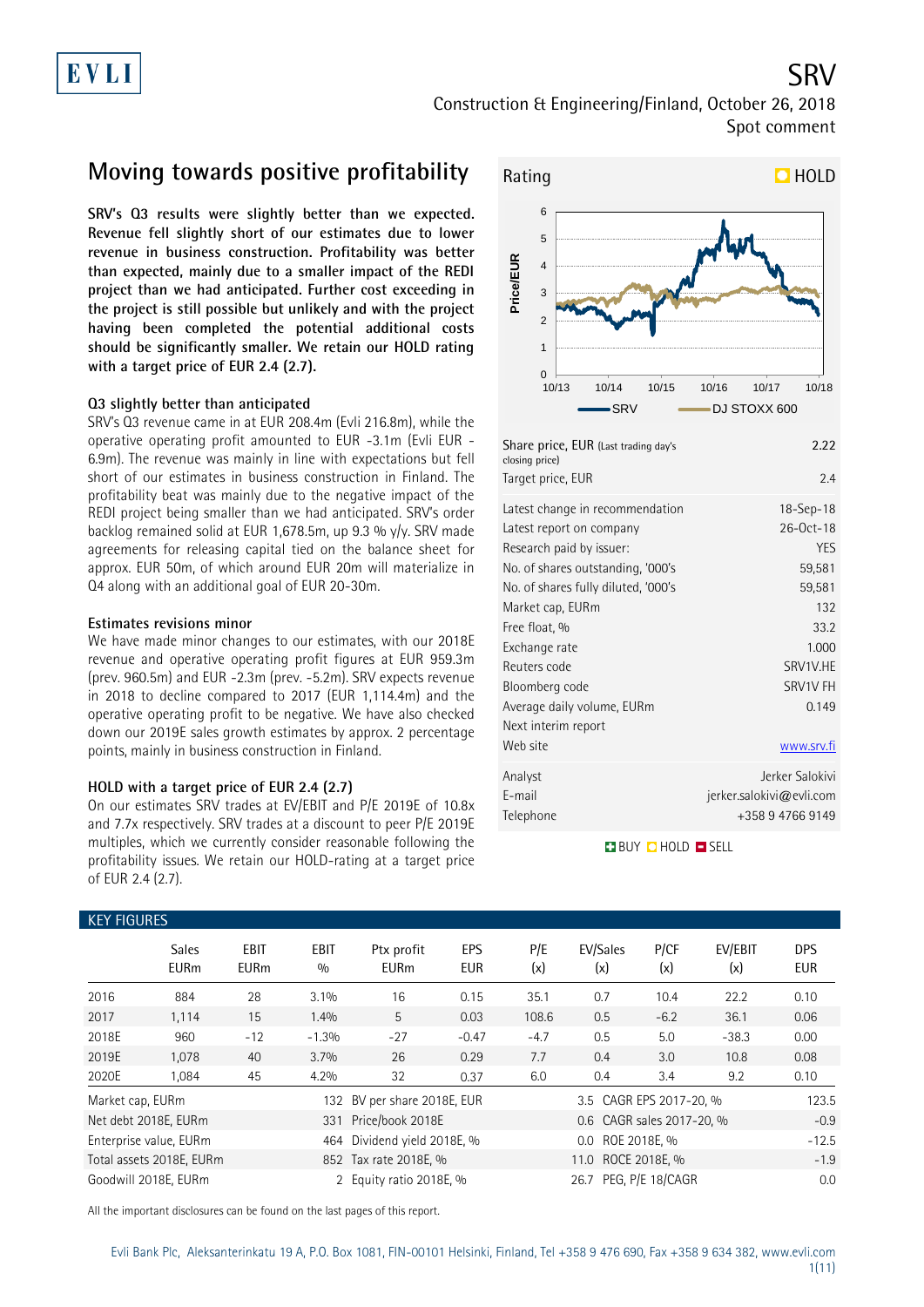## EVLI EQUITY RESEARCH SRV Construction & Engineering/Finland, October 26, 2018 Spot comment

| Operative model               |          |          |          |          |          |                       |          |          |          |          |          |           |            |
|-------------------------------|----------|----------|----------|----------|----------|-----------------------|----------|----------|----------|----------|----------|-----------|------------|
| <b>SRV</b>                    | 2016     | Q1/17    | Q2/17    | Q3/17    | Q4/17    | 2017                  | Q1/18    | Q2'18    | Q3/18    | Q4/'18E  | 2018E    | 2019E     | 2020E      |
| Net sales                     | 884.0    | 223.7    | 283.9    | 267.8    |          | 339.0 1 114.4         | 215.6    | 235.7    | 208.4    | 299.6    | 959.3    | 1 0 78.2  | 083.9<br>1 |
| sales growth %                | 23.0%    | 55.5%    | 29.9%    | 38.8%    | 3.2%     | 26.1%                 | $-3.6%$  | $-17.0%$ | $-22.2%$ | $-11.6%$ | $-13.9%$ | 12.4%     | 0.5%       |
| Other operations and elim.    | $-6.4$   | 0.0      | 0.0      | 0.4      | 0.0      | 0.4                   | 0.1      | 0.4      | 0.1      | 0.0      | 0.6      | 0.0       | 0.0        |
|                               |          |          |          |          |          |                       |          |          |          |          |          |           |            |
| <b>Operating EBIT</b>         | 26.3     | 2.8      | 1.8      | 8.4      | 14.1     | 27.1                  | $-5.1$   | $-3.4$   | $-3.1$   | 9.3      | $-2.3$   | 40.2      | 45.1       |
| Adjusted EBIT margin          | 3.0%     | 1.3%     | 0.6%     | 3.1%     | 4.2%     | 2.4%                  | $-2.4%$  | $-1.4%$  | $-1.5%$  | 3.1%     | $-0.2%$  | 3.7%      | 4.2%       |
| Items affecting comparability | 1.4      | 4.6      | $-12.2$  | $-1.2$   | $-2.9$   | $-11.7$               | $-3.7$   | $-2.1$   | $-2.6$   | $-1.5$   | $-9.9$   | 0.0       | 0.0        |
| <b>Reported EBIT</b>          | 27.7     | 7.4      | $-10.4$  | 7.2      | 11.2     | 15.4                  | $-8.8$   | $-5.5$   | $-5.7$   | 7.8      | $-12.2$  | 40.2      | 45.1       |
| Reported EBIT margin          | 3.1%     | 3.3%     | $-3.7%$  | 2.7%     | 3.3%     | 1.4%                  | $-4.1%$  | $-2.3%$  | $-2.7%$  | 2.6%     | $-1.3%$  | 3.7%      | 4.2%       |
| Other operations and elim.    | $-6.3$   | $-0.8$   | $-2.1$   | $-0.1$   | $-1.8$   | $-4.8$                | 0.4      | $-1.1$   | $-0.2$   | $-1.5$   | $-2.4$   | $-5.0$    | $-5.2$     |
|                               |          |          |          |          |          |                       |          |          |          |          |          |           |            |
| <b>Operations in Finland</b>  | 2016     | Q1/17    | Q2/17    | Q3/17    | Q4/17    | 2017                  | Q1/18    | Q2/18    | Q3/18    | Q4/'18E  | 2018E    | 2019E     | 2020E      |
| Net sales                     | 832.1    | 219.3    | 276.9    | 263.2    | 336.7    | 096.1<br>$\mathbf{1}$ | 213.8    | 233.5    | 206.5    | 297.6    | 951.4    | 1 070.7 1 | 074.9      |
| sales growth %                | 27.2%    | 66.8%    | 38.2%    | 45.5%    | 5.4%     | 31.7%                 | $-2.5%$  | $-15.7%$ | $-21.5%$ | $-11.6%$ | $-13.2%$ | 12.5%     | 0.4%       |
|                               |          |          |          |          |          |                       |          |          |          |          |          |           |            |
| <b>Business construction</b>  | 559.5    | 164.4    | 180.1    | 173.0    | 198.6    | 716.1                 | 154.5    | 165.7    | 159.1    | 183.0    | 662.3    | 699.6     | 735.0      |
| sales growth %                |          | 53.8%    | 25.2%    | 22.3%    | 18.6%    | 28.0%                 | $-6.0%$  | $-8.0%$  | $-8.0%$  | $-7.9%$  | $-7.5%$  | 5.6%      | 5.1%       |
| Housing construction          | 272.6    | 54.8     | 96.8     | 90.2     | 138.1    | 379.9                 | 59.3     | 67.8     | 47.4     | 114.6    | 289.1    | 371.1     | 339.9      |
| sales growth %                |          | 122.8%   | 71.0%    | 128.4%   | $-9.1%$  | 39.4%                 | 8.2%     | $-30.0%$ | $-47.5%$ | $-17.0%$ | $-23.9%$ | 28.4%     | $-8.4%$    |
|                               |          |          |          |          |          |                       |          |          |          |          |          |           |            |
| EB <sub>IT</sub>              | 38.2     | 5.0      | 5.7      | 9.7      | 18.2     | 38.6                  | $-3.7$   | $-1.7$   | $-1.8$   | 11.8     | 4.6      | 42.8      | 45.1       |
| <b>EBIT</b> margin            | 4.6%     | 2.3%     | 2.1%     | 3.7%     | 5.4%     | 3.5%                  | $-1.7%$  | $-0.7%$  | $-0.9%$  | 4.0%     | 0.5%     | 4.0%      | 4.2%       |
|                               |          |          |          |          |          |                       |          |          |          |          |          |           |            |
| International operations      | 2016     | Q1/17    | Q2/17    | Q3/17    | 04/17    | 2017                  | Q1/18    | Q2/18    | Q3/18    | Q4/18E   | 2018E    | 2019E     | 2020E      |
| Net sales                     | 52.3     | 4.4      | 7.0      | 4.2      | 2.3      | 17.9                  | 1.7      | 1.8      | 1.8      | 2.0      | 7.3      | 7.5       | 9.0        |
| sales growth %                | $-19.8%$ | $-64.5%$ | $-62.0%$ | $-65.3%$ | $-75.5%$ | $-65.8%$              | $-61.4%$ | $-74.3%$ | $-57.1%$ | $-13.0%$ | $-59.2%$ | 2.7%      | 20.0%      |
|                               |          |          |          |          |          |                       |          |          |          |          |          |           |            |
| Operating profit              | $-5.6$   | $-1.4$   | $-1.8$   | $-1.2$   | $-2.3$   | $-6.7$                | $-1.8$   | $-0.6$   | $-1.1$   | $-1.0$   | $-4.5$   | 2.4       | 5.2        |
| Operating profit margin       | $-10.7%$ | $-31.8%$ | $-25.7%$ | $-28.6%$ | $-100%$  | $-37.4%$              | $-106%$  | $-33.3%$ | $-61.1%$ | $-50%$   | $-61.6%$ | 32.0%     | 57.8%      |
| Items affecting comparability | 1.4      | 4.6      | $-12.2$  | $-1.2$   | $-2.9$   | $-11.7$               | $-3.7$   | $-2.1$   | $-2.6$   | $-1.5$   | $-9.9$   | 0.0       | 0.0        |
| <b>EBIT</b>                   | $-4.2$   | 3.2      | $-14.0$  | $-2.4$   | $-5.2$   | $-18.4$               | $-5.4$   | $-2.7$   | $-3.7$   | $-2.5$   | $-14.4$  | 2.4       | 5.2        |
| <b>EBIT</b> margin            | $-8.0%$  | 72.7%    | $-200%$  | $-57.1%$ | $-226%$  | $-103%$               | $-318%$  | $-150%$  | $-206%$  | $-125%$  | $-197%$  | 32.0%     | 57.8%      |
|                               |          |          |          |          |          |                       |          |          |          |          |          |           |            |

|                                                   | <b>MCAP</b> |          | EV/EBITDA |       | EV/EBIT  |       |       |       | P/E    |        |  |
|---------------------------------------------------|-------------|----------|-----------|-------|----------|-------|-------|-------|--------|--------|--|
| <b>SRV PEER GROUP</b>                             | <b>MEUR</b> | 18E      | 19E       | 20E   | 18E      | 19E   | 20E   | 18E   | 19E    | 20E    |  |
| Skanska                                           | 5548        | 9.6x     | 7.6x      | 7.3x  | 13.8x    | 9.8x  | 9.3x  | 14.6x | 10.8x  | 10.3x  |  |
| <b>Peab</b>                                       | 2101        | 8.0x     | 7.8x      | 7.7x  | 11.0x    | 10.7x | 10.5x | 11.1x | 10.9x  | 10.7x  |  |
| <b>NCC</b>                                        | 1427        | 79.3x    | 7.2x      | 6.0x  |          | 10.2x | 8.0x  |       | 11.5x  | 9.0x   |  |
| <b>AF Gruppen</b>                                 | 1339        | 10.4x    | 9.2x      | 8.6x  | 12.1x    | 10.5x | 9.7x  | 18.3x | 15.7x  | 14.6x  |  |
| Veidekke                                          | 1185        | 10.3x    | 7.4x      | 7.0x  | 16.0x    | 10.7x | 9.9x  | 13.5x | 10.2x  | 9.5x   |  |
| JM                                                | 1031        | 6.1x     | 7.3x      | 7.0x  | 6.3x     | 7.3x  | 7.1x  | 7.2x  | 8.5x   | 8.1x   |  |
| Bonava                                            | 1110        | 10.8x    | 11.3x     | 10.9x | 10.1x    | 10.7x | 10.1x | 9.8x  | 10.3x  | 9.9x   |  |
| YIT                                               | 1058        | 11.6x    | 7.3x      | 7.3x  | 14.8x    | 8.8x  | 9.1x  | 13.6x | 7.2x   | 7.6x   |  |
| Lehto Group                                       | 279         | 7.0x     | 5.6x      | 4.8x  | 7.6x     | 6.0x  | 5.1x  | 8.3x  | 6.6x   | 5.5x   |  |
| Peer Group Average                                | 1675        | 17.0x    | 7.9x      | 7.4x  | 11.5x    | 9.4x  | 8.7x  | 12.0x | 10.2x  | 9.5x   |  |
| Peer Group Median                                 | 1185        | 10.3x    | 7.4x      | 7.3x  | 11.5x    | 10.2x | 9.3x  | 12.3x | 10.3x  | 9.5x   |  |
| SRV (By Evli)*                                    | 132         | $-56.6x$ | 10.0x     | 8.5x  | $-38.3x$ | 10.8x | 9.2x  | neg.  | 7.7x   | 6.0x   |  |
| SRV prem./disc. to peer median                    |             |          | 34%       | 16%   |          | 6%    | $-2%$ | -     | $-25%$ | $-37%$ |  |
| Source Bloomberg, Evli Research, *hybrid adjusted |             |          |           |       |          |       |       |       |        |        |  |

Source Bloomberg, Evli Research, \*hybrid adjusted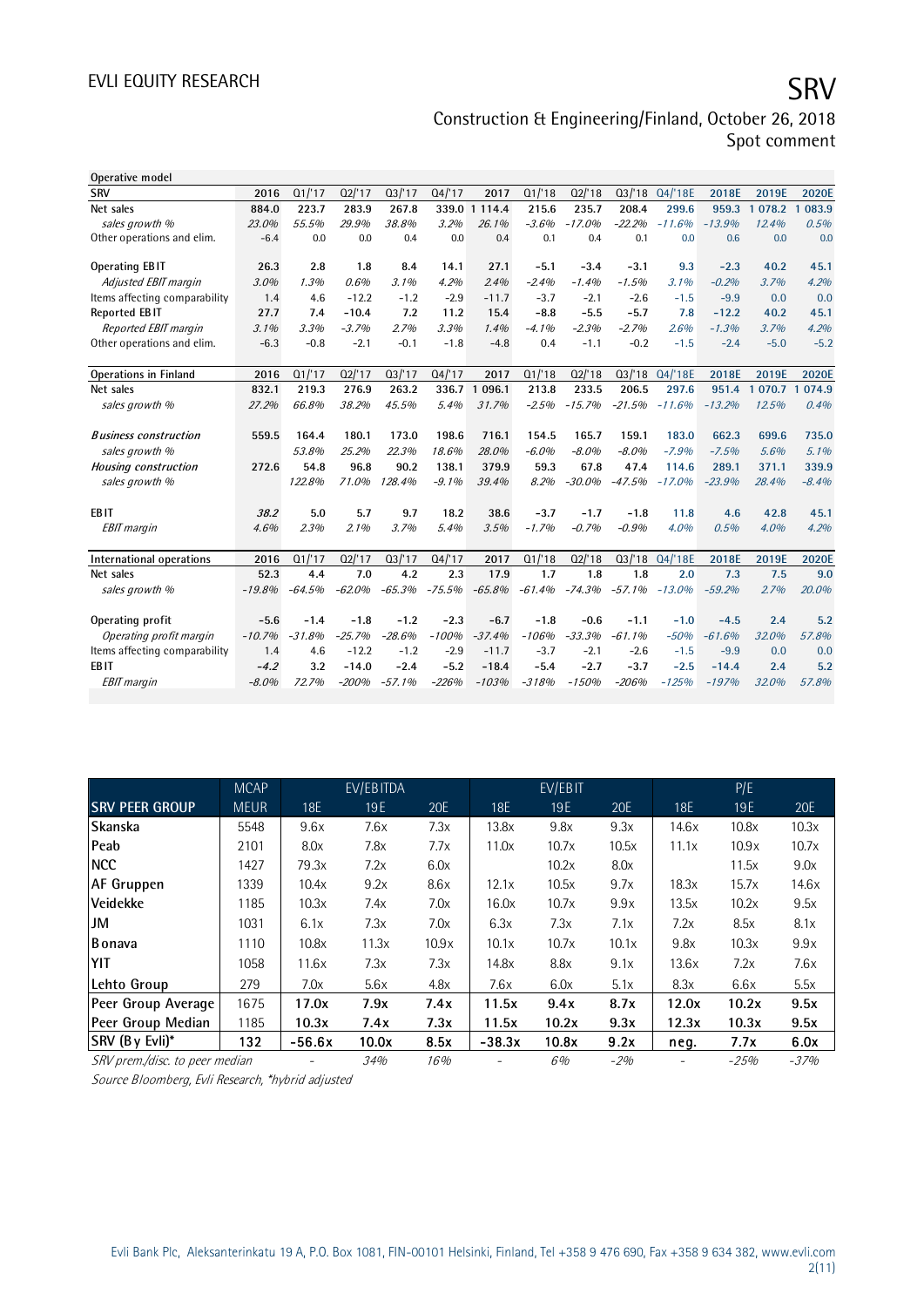| VALUATION RESULTS        | <b>BASE CASE DETAILS</b>   | VALUATION ASSUMPTIONS   | ASSUMPTIONS FOR WACC           |      |
|--------------------------|----------------------------|-------------------------|--------------------------------|------|
| Current share price      | 2.22 PV of Free Cash Flow  | 335 Long-term growth, % | 2.0 Risk-free interest rate, % | 2.25 |
| DCF share value          | 3.72 PV of Horizon value   | 233 WACC, %             | 8.6 Market risk premium, %     | 5.8  |
| Share price potential, % | 67.7 Unconsolidated equity | 0 Spread, %             | 0.5 Debt risk premium, %       | 3.5  |
| Maximum value            | 4.3 Marketable securities  | 24 Minimum WACC, %      | 8.1 Equity beta coefficient    | 1.40 |
| Minimum value            | 3.2 Debt - dividend        | -370 Maximum WACC, %    | 9.1 Target debt ratio, %       | 45   |
| Horizon value, %         | 41.0 Value of stock        | 222 Nr of shares, Mn    | 59.6 Effective tax rate, %     | 20   |

| DCF valuation, EURm         | 2017  | 2018E   | 2019E    | 2020E | 2021E    | 2022E    | 2023E    | 2024E        | 2025E    | 2026E    | 2027E    | Horizon |
|-----------------------------|-------|---------|----------|-------|----------|----------|----------|--------------|----------|----------|----------|---------|
| Net sales                   | 1,114 | 960     | 1,078    | 1,084 | 1,106    | 1,128    | 1,150    | 1,173        | 1,197    | 1,221    | 1,246    | 1,271   |
| Sales growth, %             | 26.0  | $-13.9$ | 12.4     | 0.5   | 2.0      | 2.0      | 2.0      | 2.0          | 2.0      | 2.0      | 2.0      | 2.0     |
| Operating income (EBIT)     | 15    | $-12$   | 40       | 45    | 44       | 43       | 44       | 45           | 45       | 46       | 47       | 48      |
| EBIT margin, %              | 1.4   | $-1.3$  | 3.7      | 4.2   | 4.0      | 3.8      | 3.8      | 3.8          | 3.8      | 3.8      | 3.8      | 3.8     |
| + Depreciation+amort.       | 6     | 4       | 3        | 4     | 4        | 4        |          |              |          |          |          |         |
| - Income taxes              |       |         | -8       | $-9$  | $-9$     | $-9$     | -9       | $-9$         | $-9$     | $-9$     | -9       |         |
| - Change in NWC             | $-44$ | 33      | 9        | $-1$  | $-26$    | $-6$     | 5        | 6            | -6       | $-6$     | $-6$     |         |
| NWC / Sales, %              | 28.0  | 29.1    | 25.1     | 25.1  | 27.0     | 27.0     | 26.0     | 25.0         | 25.0     | 25.0     | 25.0     |         |
| + Change in other liabs     | 10    | 0       | $\Omega$ | 0     | $\Omega$ | $\Omega$ | $\Omega$ | $\Omega$     | $\Omega$ | $\Omega$ | $\Omega$ |         |
| - Capital Expenditure       | $-13$ | $-2$    | $-4$     | $-4$  | $-4$     | $-12$    | $-7$     | $-7$         | $-7$     | -8       | $-7$     |         |
| Investments / Sales, %      | 1.2   | 0.2     | 0.4      | 0.3   | 0.4      | 1.1      | 0.6      | 0.6          | 0.6      | 0.6      | 0.6      | 0.6     |
| - Other items               | $-18$ | $-4$    | 20       | $-4$  | 78       | 80       | 0        | $\mathbf{0}$ | 0        | 0        | 0        |         |
| $=$ Unlevered Free CF (FCF) | $-43$ | 20      | 60       | 31    | 87       | 100      | 40       | 41           | 30       | 31       | 32       | 496     |
| = Discounted FCF (DFCF)     |       | 19      | 54       | 26    | 67       | 71       | 26       | 25           | 17       | 16       | 15       | 233     |
|                             |       |         |          |       |          |          |          |              |          |          |          |         |
| $=$ DFCF min WACC           |       | 19      | 54       | 26    | 68       | 72       | 27       | 25           | 17       | 16       | 16       | 264     |
| $=$ DFCF max WACC           |       | 19      | 54       | 25    | 66       | 70       | 26       | 24           | 16       | 15       | 14       | 208     |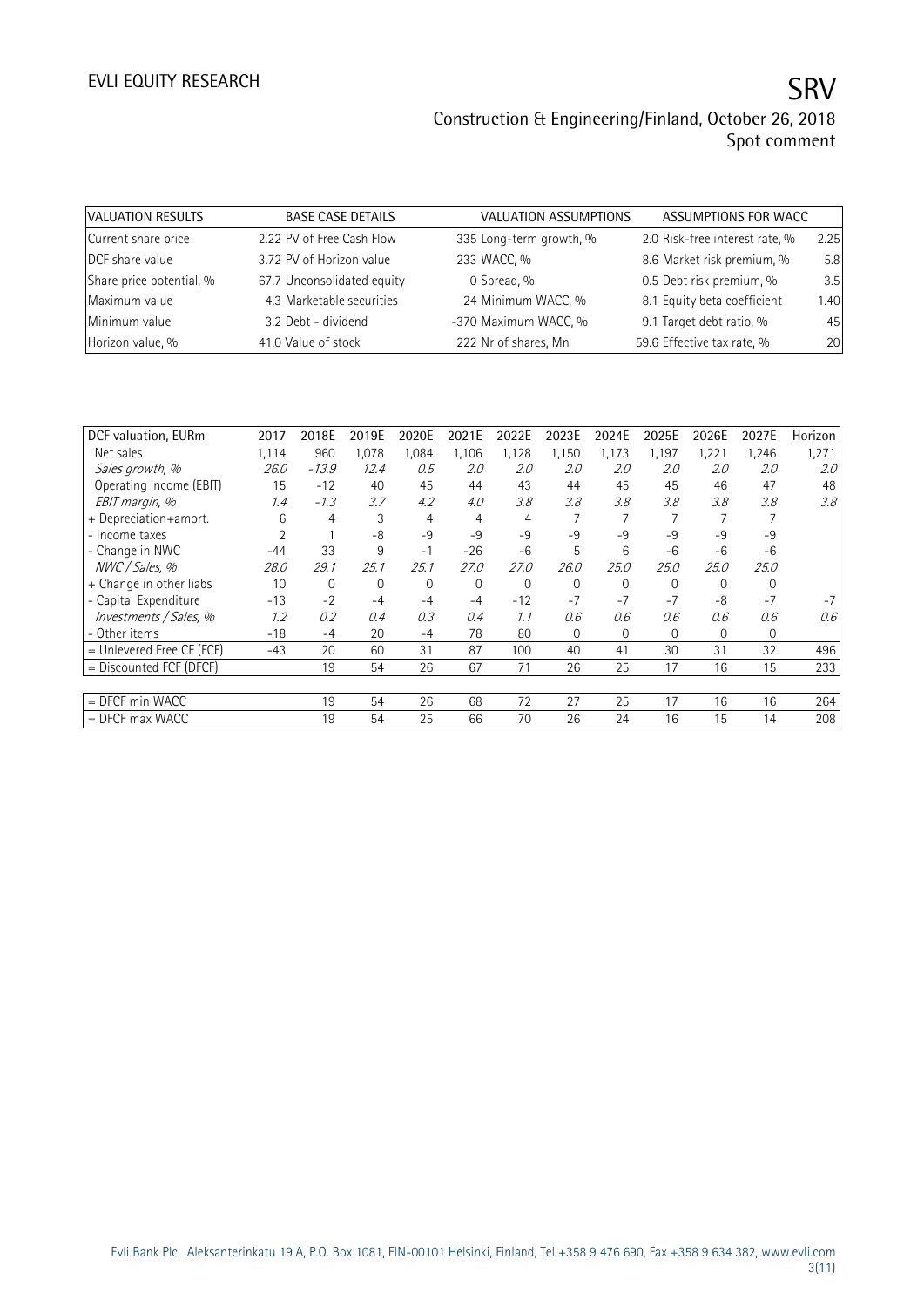| <b>INTERIM FIGURES</b>               |                 |                |                 |                |                |                |                |                |                |                |                |                     |
|--------------------------------------|-----------------|----------------|-----------------|----------------|----------------|----------------|----------------|----------------|----------------|----------------|----------------|---------------------|
| EVLI ESTIMATES, EURm                 | 201701          | 201702         | 201703          | 201704         | 2017           | 2018Q1         | 201802         | 201803         | 2018Q4E        | 2018E          | 2019E          | 2020E               |
| Net sales                            | 224             | 284            | 268             | 339            | 1,114          | 216            | 236            | 209            | 300            | 960            | 1,078          | 1,084               |
| EBITDA                               | 8               | $-9$           | 8               | 14             | 21             | $-8$           | $-5$           | $-5$           | 9              | -8             | 44             | 49                  |
| EBITDA margin (%)                    | 3.7             | $-3.3$         | 3.1             | 4.1            | 1.9            | $-3.6$         | $-2.1$         | $-2.3$         | 3.1            | $-0.9$         | 4.0            | 4.5                 |
| EBIT                                 | $\overline{7}$  | $-10$          | $\overline{7}$  | 11             | 15             | $-9$           | $-6$           | $-6$           | 8              | $-12$          | 40             | 45                  |
| EBIT margin (%)                      | 3.3             | $-3.7$         | 2.7             | 3.3            | 1.4            | $-4.0$         | $-2.4$         | $-2.7$         | 2.6            | $-1.3$         | 3.7            | 4.2                 |
| Net financial items                  | $\mathbf 0$     | $-5$           | $-4$            | $-2$           | $-11$          | $-3$           | $-4$           | $-3$           | $-3$           | $-15$          | $-14$          | $-13$               |
| Pre-tax profit                       | 7               | $-15$          | 3               | 9              | 5              | $-12$          | $-10$          | $-9$           | $\overline{4}$ | $-27$          | 26             | 32                  |
| Tax                                  | $-1$            | $\mathbf 0$    | $\mathbf{0}$    | $\overline{2}$ | $\mathbf{1}$   | $\overline{2}$ | $\mathbf{1}$   | 1              | $-1$           | 3              | $-5$           | $-6$                |
| Tax rate (%)                         | 10.8            | $-0.6$         | 0.0             | $-22.3$        | $-25.0$        | 12.4           | 13.1           | 11.0           | 20.0           | 11.0           | 20.0           | 20.0                |
| Net profit                           | 6               | $-16$          | $\overline{2}$  | 10             | $\overline{2}$ | $-12$          | $-10$          | $-9$           | $\overline{2}$ | $-28$          | 17             | 22                  |
| <b>EPS</b>                           | 0.09            | $-0.28$        | 0.04            | 0.17           | 0.03           | $-0.19$        | $-0.16$        | $-0.16$        | 0.04           | $-0.47$        | 0.29           | 0.37                |
| EPS adjusted (diluted no. of shares) | 0.09            | $-0.28$        | 0.04            | 0.17           | 0.03           | $-0.19$        | $-0.16$        | $-0.16$        | 0.04           | $-0.47$        | 0.29           | 0.37                |
| Dividend per share                   | 0.00            | 0.00           | 0.00            | 0.00           | 0.06           | 0.00           | 0.00           | 0.00           | 0.00           | 0.00           | 0.08           | 0.10                |
| SALES, EURm                          |                 |                |                 |                |                |                |                |                |                |                |                |                     |
| Finnish operations                   | 219             | 277            | 263             | 337            | 1,096          | 214            | 234            | 207            | 298            | 952            | 1,071          | 1,075               |
| International                        | $\overline{4}$  | $\overline{7}$ | $\overline{4}$  | $\overline{2}$ | 18             | $\overline{2}$ | $\overline{2}$ | $\overline{2}$ | $\overline{2}$ | $\overline{7}$ | 8              | 9                   |
| Other                                | $\mathbf 0$     | $\mathbf 0$    | $\overline{0}$  | $\mathbf 0$    | $\mathbf{0}$   | $\mathbf 0$    | $\mathbf{1}$   | 0              | $\mathbf 0$    | $\mathbf{1}$   | $\mathbf 0$    | $\mathsf{O}\xspace$ |
| Total                                | 224             | 284            | 268             | 339            | 1,114          | 216            | 236            | 209            | 300            | 960            | 1,078          | 1,084               |
| SALES GROWTH, Y/Y %                  |                 |                |                 |                |                |                |                |                |                |                |                |                     |
| Finnish operations                   | 66.8            | 38.2           | 45.5            | 5.4            | 31.7           | $-2.5$         | $-15.7$        | $-21.5$        | $-11.6$        | $-13.2$        | 12.5           | 0.4                 |
| <i>International</i>                 | $-64.5$         | $-62.0$        | $-65.3$         | $-78.7$        | $-66.3$        | $-61.4$        | $-74.3$        | $-54.8$        | 0.0            | $-58.0$        | 1.4            | 20.0                |
| Other                                | 0.0             | $-100.0$       | 299.8           | $-100.1$       | $-200.0$       | 99,900.0       |                | $-75.0$        | 0.0            | 75.0           | $-99.9$        | 0.0                 |
| Total                                | 55.5            | 30.0           | 38.7            | 3.1            | 26.0           | $-3.6$         | $-16.9$        | $-22.1$        | $-11.5$        | $-13.9$        | 12.4           | 0.5                 |
| EBIT, EURm                           |                 |                |                 |                |                |                |                |                |                |                |                |                     |
| Finnish operations                   | 5               | 6              | 10              | 18             | 39             | $-4$           | $-2$           | $-2$           | 12             | 5              | 43             | 45                  |
| International                        | 3               | $-14$          | $-2$            | $-5$           | $-18$          | $-5$           | $-3$           | $-4$           | $-2$           | $-14$          | $\overline{2}$ | 5                   |
| Other                                | $-1$            | $-2$           | $\mathbf 0$     | $-2$           | $-5$           | $\mathbf 0$    | $-1$           | $\mathbf 0$    | $-1$           | $-2$           | $-5$           | $-5$                |
| Total                                | $7\overline{ }$ | $-10$          | $7\overline{ }$ | 11             | 15             | $-9$           | $-6$           | $-6$           | 8              | $-12$          | 40             | 45                  |
| EBIT margin, %                       |                 |                |                 |                |                |                |                |                |                |                |                |                     |
| Finnish operations                   | 2.3             | 2.1            | 3.7             | 5.4            | 3.5            | $-1.7$         | $-0.7$         | $-0.9$         | 4.0            | 0.5            | 4.0            | 4.2                 |
| <i>International</i>                 | 72.7            | $-200.0$       | $-57.1$         | $-260.0$       | $-104.5$       | $-317.6$       | $-150.0$       | $-194.7$       | $-125.0$       | $-193.2$       | 32.0           | 57.8                |
| Other                                |                 |                | $-25.0$         |                | $-1,199.7$     | 400.0          | $-240.0$       | $-100.0$       |                | $-342.9$       |                |                     |
| Total                                | 3.3             | $-3.7$         | 2.7             | 3.3            | 1.4            | $-4.0$         | $-2.4$         | $-2.7$         | 2.6%           | $-1.3$         | 3.7            | 4.2                 |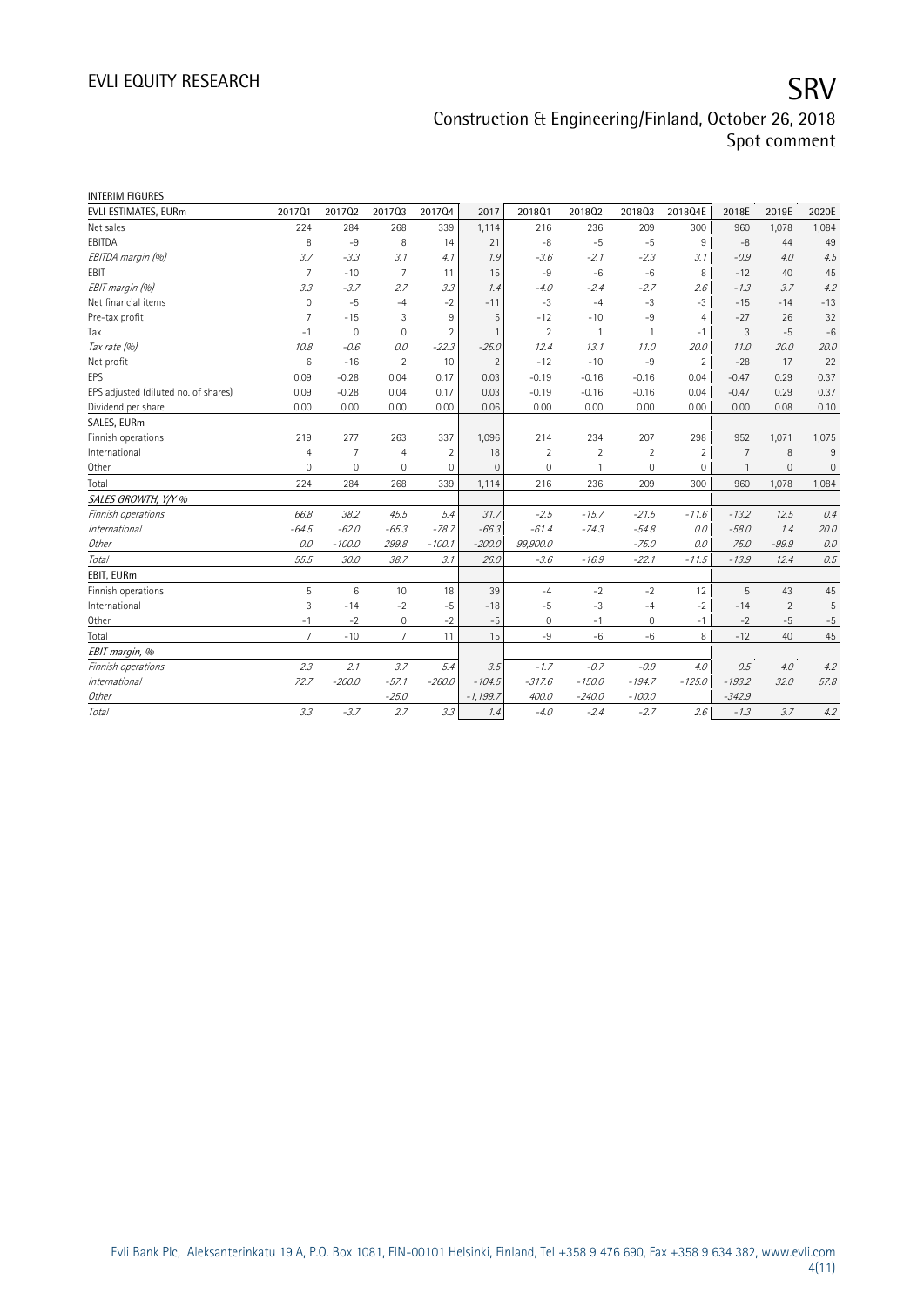| INCOME STATEMENT, EURm                   | 2013           | 2014                       | 2015           | 2016                        | 2017                        | 2018E               | 2019E         | 2020E               |
|------------------------------------------|----------------|----------------------------|----------------|-----------------------------|-----------------------------|---------------------|---------------|---------------------|
| Sales                                    | 679            | 685                        | 719            | 884                         | 1,114                       | 960                 | 1,078         | 1,084               |
| Sales growth (%)                         | 5.9            | 0.8                        | 5.1            | 22.9                        | 26.0                        | $-13.9$             | 12.4          | 0.5                 |
| Costs                                    | $-650$         | $-658$                     | $-691$         | $-850$                      | $-1,093$                    | $-968$              | $-1,035$      | $-1,035$            |
| Reported EBITDA                          | 30             | 27                         | 28             | 34                          | 21                          | -8                  | 44            | 49                  |
| Extraordinary items in EBITDA            | $\mathbf 0$    | $\mathbf 0$                | $\mathbf 0$    | $\circ$                     | $\mathbf 0$                 | $\mathsf{O}\xspace$ | $\mathbf 0$   | $\mathbf 0$         |
| EBITDA margin (%)                        | 4.3            | 3.9                        | 3.9            | 3.9                         | 1.9                         | $-0.9$              | 4.0           | 4.5                 |
| Depreciation                             | $-3$           | $-2$                       | $-3$           | $-7$                        | $-6$                        | $-4$                | $-3$          | $-4$                |
| EBITA                                    | 26             | 25                         | 25             | 28                          | 15                          | $-12$               | 40            | 45                  |
| Goodwill amortization / writedown        | $\mathbf 0$    | $\mathbf 0$                | $\mathbf 0$    | $\circ$                     | $\mathbf 0$                 | $\mathsf{O}\xspace$ | $\mathbf 0$   | $\mathbf 0$         |
| Reported EBIT                            | 26             | 25                         | 25             | 28                          | 15                          | $-12$               | 40            | 45                  |
| EBIT margin (%)                          | 3.9            | 3.6                        | 3.4            | 3.1                         | 1.4                         | $-1.3$              | 3.7           | 4.2                 |
| Net financials                           | $-4$           | $-6$                       | $-7$           | $-11$                       | $-11$                       | $-15$               | $-14$         | $-13$               |
| Pre-tax profit                           | 22             | 18                         | 18             | 16                          | 5                           | $-27$               | 26            | 32                  |
| Extraordinary items                      | $\mathbf 0$    | $\mathbf 0$                | $\mathbf 0$    | $\circ$                     | $\mathbf 0$                 | $\mathbb O$         | $\mathbf 0$   | $\mathbf 0$         |
| Taxes                                    | $-4$           | $-4$                       | $-4$           | $-2$                        | $\mathbf{1}$                | 3                   | $-5$          | $-6$                |
| Minority shares                          | $\mathbf 0$    | $\mathsf{O}\xspace$        | 0              | $\circ$                     | $\mathbf 0$                 | $\mathbb O$         | $\bf 0$       | $\mathbf 0$         |
| Net profit                               | 14             | 10                         | 10             | 9                           | $\overline{2}$              | $-28$               | 17            | 22                  |
| <b>BALANCE SHEET, EURm</b>               |                |                            |                |                             |                             |                     |               |                     |
| Assets                                   |                |                            |                |                             |                             |                     |               |                     |
| Fixed assets                             | 121            | 152                        | 263            | 295                         | 287                         | 280                 | 276           | 271                 |
| % of sales                               | $18\,$         | 22                         | 37             | 33                          | 26                          | 29                  | 26            | 25                  |
| Goodwill                                 | $\sqrt{2}$     | $\sqrt{2}$                 | $\overline{2}$ | $\sqrt{2}$                  | $\sqrt{2}$                  | $\sqrt{2}$          | $\sqrt{2}$    | $\overline{2}$      |
| % of sales                               | $\mathcal O$   | 0                          | 0              | 0                           | 0                           | 0                   | 0             | 0                   |
| Inventory                                | 365            | 313                        | 337            | 400                         | 419                         | 413                 | 410           | 412                 |
| % of sales                               | 54             | 46                         | 47             | 45                          | 38                          | 43                  | 38            | 38                  |
| Receivables                              | 78             | 84                         | 119            | 122                         | 146                         | 126                 | 141           | 142                 |
| % of sales                               | 11             | 12                         | 17             | 14                          | 13                          | 13                  | 13            | 13                  |
| Liquid funds                             | 90             | 18                         | 35             | 55                          | 24                          | 20                  | 23            | 23                  |
| % of sales                               | 13             | $\ensuremath{\mathcal{S}}$ | 5              | 6                           | $\mathcal{L}_{\mathcal{L}}$ | $\overline{2}$      | $\mathfrak z$ | $\overline{2}$      |
| Total assets                             | 663            | 576                        | 763            | 883                         | 889                         | 852                 | 864           | 862                 |
| Liabilities                              |                |                            |                |                             |                             |                     |               |                     |
| Equity                                   | 178            | 180                        | 232            | 250                         | 238                         | 210                 | 227           | 245                 |
| % of sales                               | 26             | 26                         | 32             | 28                          | 21                          | 22                  | 21            | 23                  |
| Deferred taxes                           | 3              | $\overline{c}$             | $\overline{2}$ | 4                           | 5                           | 5                   | $\mathsf S$   | 5                   |
| % of sales                               | 0              | $\mathcal O$               | 0              | 0                           | 0                           | $\mathcal I$        | 0             | 0                   |
| Interest bearing debt                    | 350            | 270                        | 311            | 346                         | 366                         | 351                 | 324           | 304                 |
| % of sales                               | 52             | 39                         | 43             | 39                          | 33                          | 37                  | 30            | 28                  |
| Non-interest bearing current liabilities | 121            | 114                        | 202            | 253                         | 252                         | 259                 | 280           | 282                 |
| % of sales                               | 18             | 17                         | 28             | 29                          | 23                          | 27                  | 26            | 26                  |
| Other interest free debt                 | $\mathbf{1}$   | $\mathbf 0$                | $\overline{4}$ | 14                          | 18                          | 18                  | 18            | 18                  |
| % of sales                               | $\mathcal O$   | 0                          | $\mathcal I$   | $\mathcal{L}_{\mathcal{L}}$ | $\overline{2}$              | $\overline{2}$      | $\mathfrak z$ | $\overline{2}$      |
| <b>Total liabilities</b>                 | 663            | 576                        | 763            | 883                         | 889                         | 852                 | 864           | 862                 |
| CASH FLOW, EURm                          |                |                            |                |                             |                             |                     |               |                     |
| + EBITDA                                 | 30             | 27                         | 28             | 34                          | 21                          | $-8$                | 44            | 49                  |
| - Net financial items                    | $-4$           | $-6$                       | $-7$           | $-11$                       | $-11$                       | $-15$               | $-14$         | $-13$               |
| - Taxes                                  | $-5$           | $-4$                       | $-3$           | $-2$                        | $\mathbf 0$                 | 3                   | $-5$          | $-6$                |
| - Increase in Net Working Capital        | 34             | 39                         | 29             | $-15$                       | $-44$                       | 33                  | $9\,$         | $-1$                |
| $+/-$ Other                              | $9\,$          | $-8$                       | $\overline{2}$ | 25                          | $-1$                        | $-4$                | 20            | $-4$                |
| = Cash flow from operations              | 62             | 47                         | 50             | 31                          | $-35$                       | $\,9$               | 53            | 24                  |
| - Capex                                  | $-10$          | $-34$                      | $-118$         | $-13$                       | $-13$                       | $-2$                | $-4$          | $-4$                |
| - Acquisitions                           | $\mathbb O$    | $\mathbf 0$                | $\mathbb O$    | $\mathbf 0$                 | $\mathbf 0$                 | $\mathsf{O}\xspace$ | $\mathbf 0$   | $\mathsf{O}\xspace$ |
| + Divestments                            | $\mathbf 0$    | $\mathbf 0$                | $\mathbf 0$    | $\circ$                     | $\mathbf 0$                 | $\mathsf{O}\xspace$ | $\mathbf 0$   | $\mathbf 0$         |
| = Net cash flow                          |                |                            |                |                             |                             |                     |               |                     |
|                                          | 52             | 18                         | $-76$          | 18                          | $-48$                       | $\overline{7}$      | 49            | 21                  |
| +/- Change in interest-bearing debt      | $\overline{5}$ | $-81$                      | 41             | 35                          | 20                          | $-15$               | $-27$         | $-21$               |
| +/- New issues/buybacks                  | $-2$           | $-3$                       | 47             | 15                          | $-8$                        | 3                   | $\mathbf 0$   | $\mathbf 0$         |
| - Paid dividend                          | $-2$           | $-4$                       | $-4$           | $-6$                        | $-6$                        | $-4$                | $\mathbf 0$   | $-5$                |
| +/- Change in loan receivables           | $\mathbb O$    | $-1$                       | 5              | $-43$                       | 10                          | 0                   | $\bf 0$       | $\mathbf 0$         |
| Change in cash                           | 53             | $-71$                      | 12             | 19                          | $-32$                       | -8                  | 22            | $-5$                |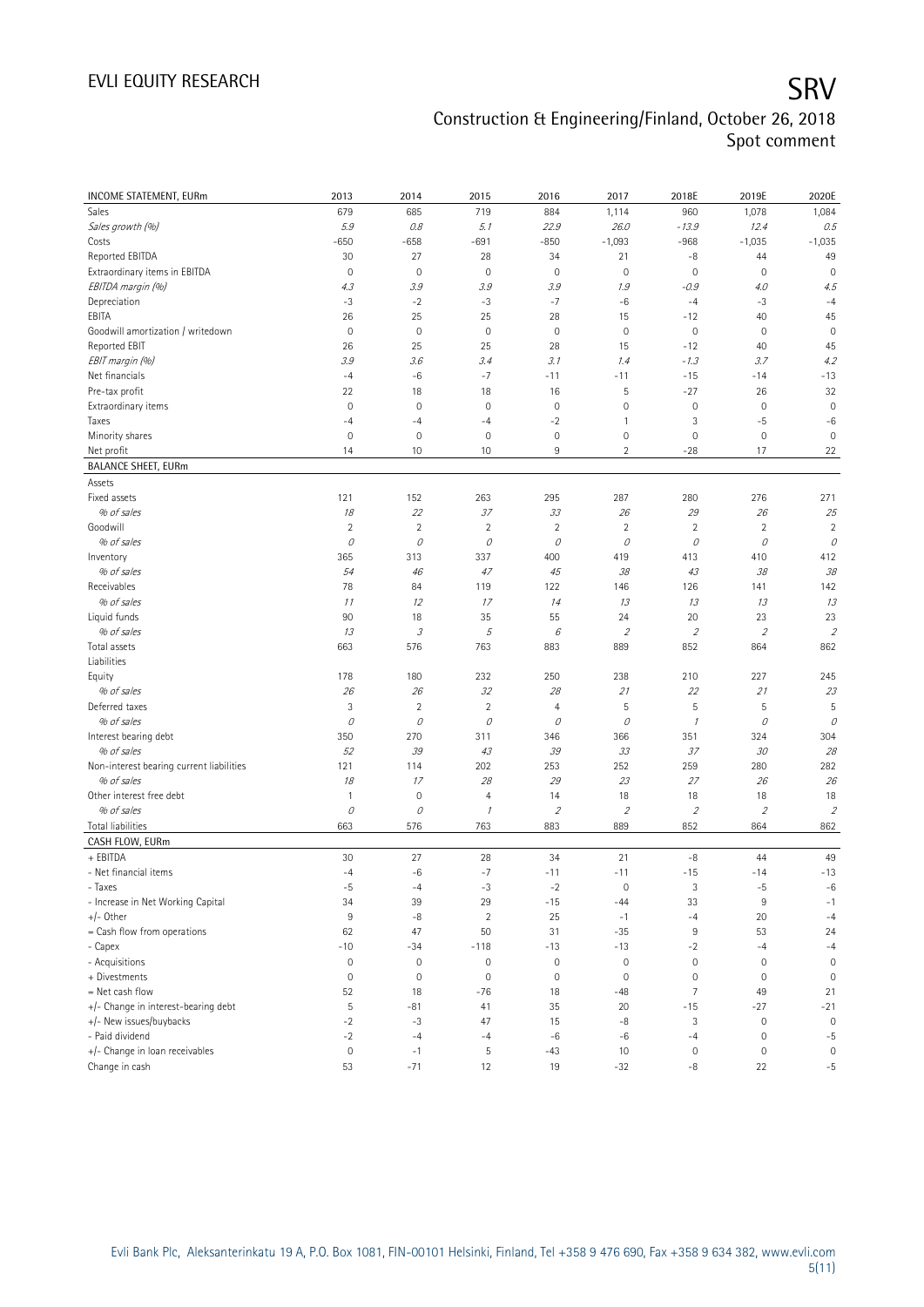| <b>KEY FIGURES</b>                                | 2014              | 2015              | 2016              | 2017                | 2018E                | 2019E             | 2020E             |
|---------------------------------------------------|-------------------|-------------------|-------------------|---------------------|----------------------|-------------------|-------------------|
| M-cap                                             | 100               | 184               | 322               | 214                 | 132                  | 132               | 132               |
| Net debt                                          | 251               | 276               | 291               | 343                 | 331                  | 302               | 281               |
| Enterprise value                                  | 352               | 460               | 611               | 555                 | 464                  | 434               | 413               |
| Sales                                             | 685               | 719               | 884               | 1,114               | 960                  | 1,078             | 1,084             |
| EBITDA                                            | 27                | 28                | 34                | 21                  | $-8$                 | 44                | 49                |
| EBIT                                              | 25                | 25                | 28                | 15                  | $-12$                | 40                | 45                |
| Pre-tax                                           | 18                | 18                | 16                | 5                   | $-27$                | 26                | 32                |
| Earnings                                          | 10                | 10                | 9                 | $\sqrt{2}$          | $-28$                | 17                | 22                |
| Book value                                        | 179               | 231               | 252               | 240                 | 210                  | 227               | 244               |
| Valuation multiples                               |                   |                   |                   |                     |                      |                   |                   |
| EV/sales                                          | 0.5               | 0.6               | 0.7               | 0.5                 | 0.5                  | 0.4               | 0.4               |
| EV/EBITDA                                         | 13.1              | 16.5              | 17.9              | 26.3                | $-56.6$              | 10.0              | 8.5               |
| EV/EBITA                                          | 14.2              | 18.8              | 22.2              | 36.1                | $-38.3$              | 10.8              | 9.2               |
| EV/EBIT                                           | 14.2              | 18.8              | 22.2              | 36.1                | $-38.3$              | 10.8              | 9.2               |
| EV/operating cash flow                            | 7.5               | 9.3               | 19.7              | $-16.0$             | 17.7                 | 9.8               | 10.8              |
| EV/cash earnings                                  | 21.7              | 25.6              | 29.3              | 55.7                | $-23.2$              | 17.9              | 13.9              |
| P/E                                               | 9.8               | 19.2              | 35.1              | 108.6               | $-4.7$               | 7.7               | 6.0               |
| P/E excl. goodwill                                | 9.8               | 19.2              | 35.1              | 108.6               | $-4.7$               | 7.7               | 6.0               |
| P/B                                               | 0.6               | 0.8               | 1.3               | 0.9                 | 0.6                  | 0.6               | 0.5               |
| P/sales                                           | 0.1               | 0.3               | 0.4               | 0.2                 | 0.1                  | 0.1               | 0.1               |
| P/CF                                              | 2.1               | 3.7               | 10.4              | $-6.2$              | 5.0                  | 3.0               | 3.4               |
| Target EV/EBIT                                    | 0.0               | 0.0               | 0.0               | $0.0\,$             | $-39.2$              | 11.1              | 9.4               |
| Target P/E                                        | $O.O$             | 0.0               | 0.0               | 0.0                 | $-5.1$               | 8.4               | 6.5               |
| Target P/B                                        | 0.0               | 0.0               | $0.0$             | 0.0                 | 0.7                  | 0.6               | 0.6               |
| Per share measures                                |                   |                   |                   |                     |                      |                   |                   |
|                                                   |                   |                   |                   |                     |                      |                   |                   |
|                                                   |                   |                   |                   |                     |                      |                   |                   |
| Number of shares                                  | 59,229            | 59,325            | 59,500            | 59,500              | 59,581               | 59,581            | 59,581            |
| Number of shares (diluted)                        | 59,229            | 59,325            | 59,500            | 59,500              | 59,581               | 59,581            | 59,581            |
| EPS                                               | 0.17              | 0.16              | 0.15              | 0.03                | $-0.47$              | 0.29              | 0.37              |
| EPS excl. goodwill                                | 0.17              | 0.16              | 0.15              | 0.03                | $-0.47$              | 0.29              | 0.37              |
| Cash EPS                                          | 0.27              | 0.30              | 0.35              | 0.17                | $-0.34$              | 0.41              | 0.50              |
| Operating cash flow per share                     | 0.79              | 0.84              | 0.52              | $-0.59$             | 0.44                 | 0.74              | 0.64              |
| Capital employed per share                        | 5.60              | 5.08              | 5.55              | 6.56                | 5.97                 | 5.85              | 5.87              |
| Book value per share                              | 3.03              | 3.90              | 4.25              | 4.03                | 3.52                 | 3.80              | 4.10              |
| Book value excl. goodwill                         | 3.00              | 3.87              | 4.22              | 4.01                | 3.49                 | 3.78              | 4.07              |
| Dividend per share                                | 0.07              | 0.10              | 0.10              | 0.06                | 0.00                 | 0.08              | 0.10              |
| Dividend payout ratio, %                          | 41.8              | 61.8              | 64.5              | 180.9               | 0.0                  | 27.9              | 27.0              |
| Dividend yield, %                                 | 4.2               | 3.2               | 1.8               | 1.7                 | 0.0                  | 3.6               | 4.5               |
| <b>Efficiency measures</b>                        |                   |                   |                   |                     |                      |                   |                   |
| ROE                                               | 5.7               | 4.7               | 3.8               | 0.8                 | $-12.5$              | 7.8               | 9.4               |
| ROCE                                              | 5.6               | 5.1               | 5.2               | 2.9                 | $-1.9$               | 7.4               | 8.4               |
| Financial ratios                                  |                   |                   |                   |                     |                      |                   |                   |
| Capex/sales, %                                    | 4.9               | 16.5              | 1.5               | 1.2                 | 0.2                  | 0.4               | 0.3               |
| Capex/depreciation excl. goodwill,%               | 1,602.7           | 3,408.1           | 199.0             | 236.8               | 60.9                 | 135.3             | 101.5             |
| Net debt/EBITDA, book-weighted                    | 9.3               | 9.9               | 8.5               | 16.2                | $-40.4$              | 6.9               | 5.7               |
| Debt/equity, market-weighted                      | 2.7               | 1.7               | 1.1               | 1.7                 | 2.7                  | 2.5               | 2.3               |
| Equity ratio, book-weighted                       | 35.3              | 33.3              | 30.6              | 29.0                | 26.7                 | 28.5              | 30.7              |
| Gearing                                           | 1.39              | 1.19              | 1.16              | 1.44                | 1.58                 | 1.33              | 1.15              |
| Number of employees, average                      | 937               | 1,008             | 1,081             | 1,108               | 1,108                | 1,108             | 1,108             |
| Sales per employee, EUR<br>EBIT per employee, EUR | 730,630<br>26,467 | 713,492<br>24,306 | 817,761<br>25,532 | 1,005,505<br>13,899 | 866,065<br>$-10,921$ | 973,125<br>36,308 | 978,249<br>40,745 |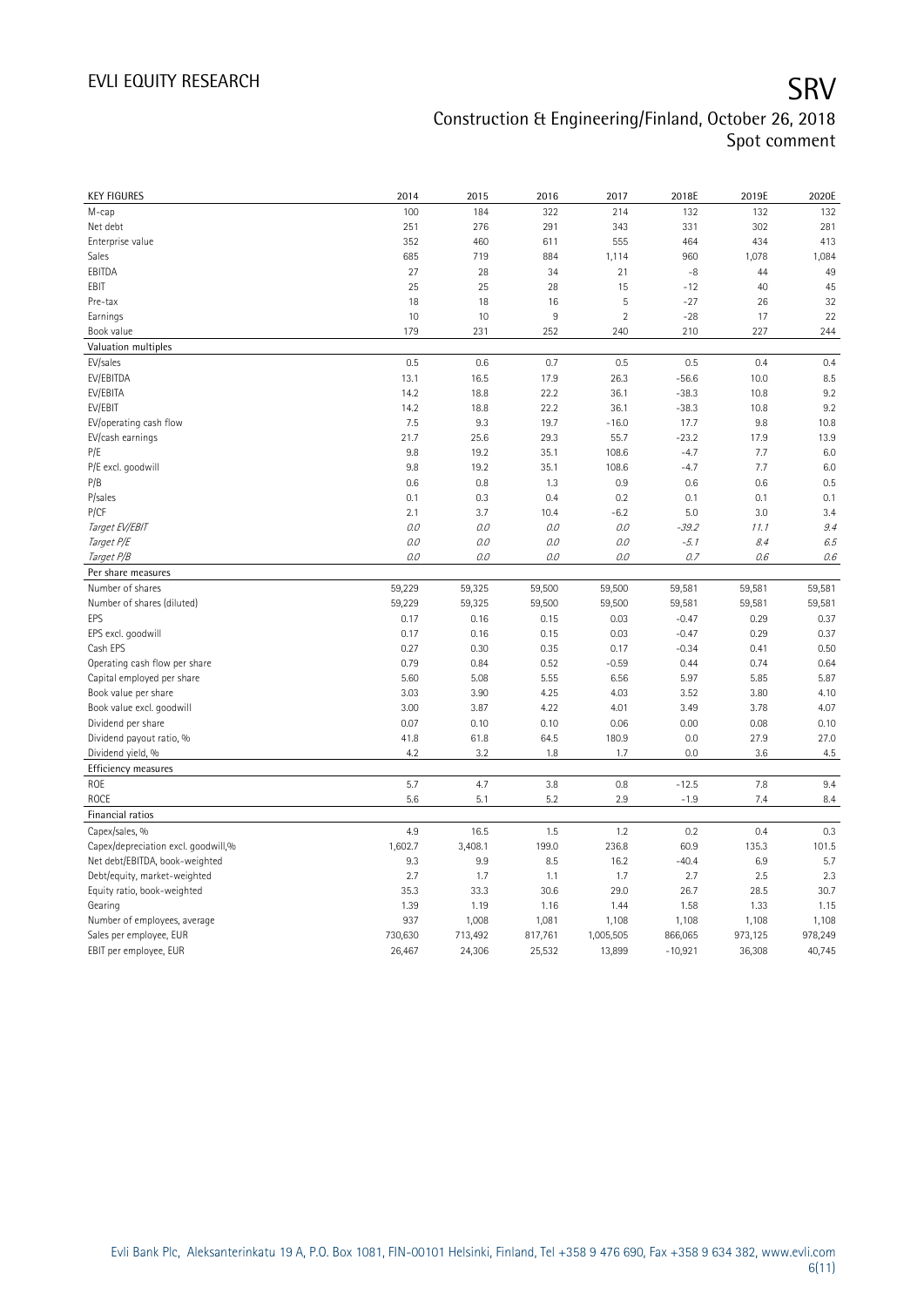COMPANY DESCRIPTION: SRV is a Finnish project management contractor who develops and builds commercial and business premises, residential units as well as infrastructure and logistics projects. The company operates in Finland, Russia and Estonia.

#### INVESTMENT CASE:

| <b>OWNERSHIP STRUCTURE</b>                 | <b>SHARES</b> | <b>EURm</b> | 0/0   |
|--------------------------------------------|---------------|-------------|-------|
| Kolpi Investments Oy                       | 11,505,457    | 25.542      | 19.3% |
| Kokkila Timo Tapani                        | 7,617,216     | 16.910      | 12.8% |
| Kokkila Tuomas                             | 6,494,422     | 14.418      | 10.9% |
| Kokkila Lauri                              | 6,494,422     | 14.418      | 10.9% |
| Tiiviste-Group Oy                          | 6,411,821     | 14.234      | 10.8% |
| Nordea Life Insurance Finland Ltd.         | 1,234,843     | 2.741       | 2.1%  |
| The State Pension Fund                     | 1,170,000     | 2.597       | 2.0%  |
| Ilmarinen Mutual Pension Insurance Company | 962,822       | 2.137       | 1.6%  |
| SRV Yhtiöt Oyj                             | 918,599       | 2.039       | 1.5%  |
| OP-Suomi Value fund                        | 843,251       | 1.872       | 1.4%  |
| Ten largest                                | 43,652,853    | 96.909      | 73%   |
| Residual                                   | 15,928,123    | 35.360      | 27%   |
| Total                                      | 59,580,976    | 132.270     | 100%  |

EARNINGS CALENDAR

OTHER EVENTS

COMPANY MISCELLANEOUS CEO: Juha Pekka Ojala **Tarvonsalmenkatu 15, Espoo** CFO: Ilkka Pitkänen Tel: +358 20 145 5200 IR: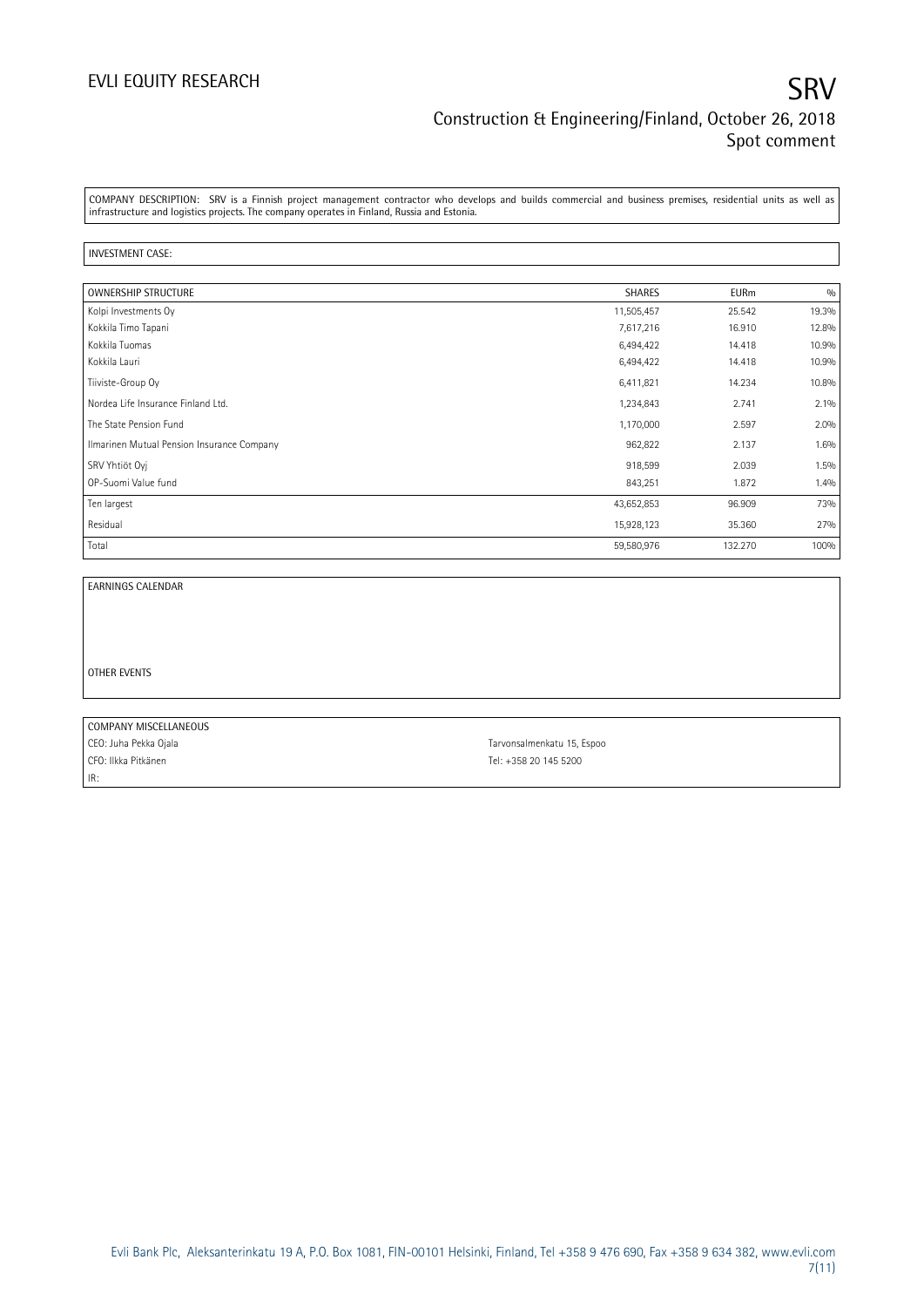DEFINITIONS

| P/E                                                                                                       | EPS                                                             |
|-----------------------------------------------------------------------------------------------------------|-----------------------------------------------------------------|
| Price per share                                                                                           | Profit before extraordinary items and taxes                     |
| Earnings per share                                                                                        | $-$ income taxes + minority interest                            |
|                                                                                                           | Number of shares                                                |
|                                                                                                           |                                                                 |
| P/Sales                                                                                                   | <b>DPS</b>                                                      |
| Market cap                                                                                                | Dividend for the financial period per share                     |
| Sales                                                                                                     |                                                                 |
|                                                                                                           |                                                                 |
| P/BV                                                                                                      | <b>CEPS</b>                                                     |
| Price per share                                                                                           | Gross cash flow from operations                                 |
|                                                                                                           |                                                                 |
| Shareholders' equity + taxed provisionsper share                                                          | Number of shares                                                |
|                                                                                                           |                                                                 |
| P/CF                                                                                                      | EV/Share                                                        |
| Price per share                                                                                           | Enterprise value                                                |
| Operating cash flow per share                                                                             | Number of shares                                                |
|                                                                                                           |                                                                 |
| EV (Enterprise value)                                                                                     | Sales/Share                                                     |
| $\textsf{Market cap} + \textsf{net debt} + \textsf{minority} \textsf{interest} \textsf{ at market value}$ | Sales                                                           |
| - share of associated companies at market value                                                           | Number of shares                                                |
|                                                                                                           |                                                                 |
|                                                                                                           |                                                                 |
| Net debt                                                                                                  | EBITDA/Share                                                    |
| Interest bearing debt - financial assets                                                                  | Earnings before interest, tax, depreciation and amortisation    |
|                                                                                                           | Number of shares                                                |
|                                                                                                           |                                                                 |
| EV/Sales                                                                                                  | EBIT/Share                                                      |
| Enterprise value                                                                                          | Operating profit                                                |
| Sales                                                                                                     | Number of shares                                                |
|                                                                                                           |                                                                 |
| EV/EBITDA                                                                                                 | EAFI/Share                                                      |
| Enterprise value                                                                                          | Pretax profit                                                   |
| Earnings before interest, tax, depreciation and amortisation                                              | Number of shares                                                |
|                                                                                                           |                                                                 |
| EV/EBIT                                                                                                   | Capital employed/Share                                          |
| Enterprise value                                                                                          | Total assets - non interest bearing debt                        |
| Operating profit                                                                                          | Number of shares                                                |
|                                                                                                           |                                                                 |
|                                                                                                           |                                                                 |
| Div yield, %                                                                                              | Total assets                                                    |
| Dividend per share                                                                                        | Balance sheet total                                             |
| Price per share                                                                                           |                                                                 |
|                                                                                                           |                                                                 |
| Payout ratio, %                                                                                           | Interest coverage (x)                                           |
| <b>Total dividends</b>                                                                                    | Operating profit                                                |
| Earnings before extraordinary items and taxes - income taxes + minority interest                          | Financial items                                                 |
|                                                                                                           |                                                                 |
| Net cash/Share                                                                                            | Asset turnover (x)                                              |
| Financial assets $-$ interest bearing debt                                                                | Turnover                                                        |
| Number of shares                                                                                          | Balance sheet total (average)                                   |
|                                                                                                           |                                                                 |
| ROA, %                                                                                                    | Debt/Equity, %                                                  |
| Operating profit $+$ financial income $+$ extraordinary items                                             | Interest bearing debt                                           |
|                                                                                                           |                                                                 |
| Balance sheet total - interest free short term debt                                                       | Shareholders' equity + minority interest + taxed provisions     |
| $-$ long term advances received and accounts payable (average)                                            |                                                                 |
|                                                                                                           |                                                                 |
| ROCE, %                                                                                                   | Equity ratio, %                                                 |
| Profit before extraordinary items + interest expenses + other financial costs                             | Shareholders' equity $+$ minority interest $+$ taxed provisions |
| Balance sheet total - noninterest bearing debt (average)                                                  | Total assets - interest free loans                              |
|                                                                                                           |                                                                 |
| ROE, %                                                                                                    | CAGR, %                                                         |
| Profit before extraordinary items and taxes - income taxes                                                | Cumulative annual growthrate $=$ Average growthper year         |
| Shareholders' equity + minority interest + taxed provisions (average)                                     |                                                                 |
|                                                                                                           |                                                                 |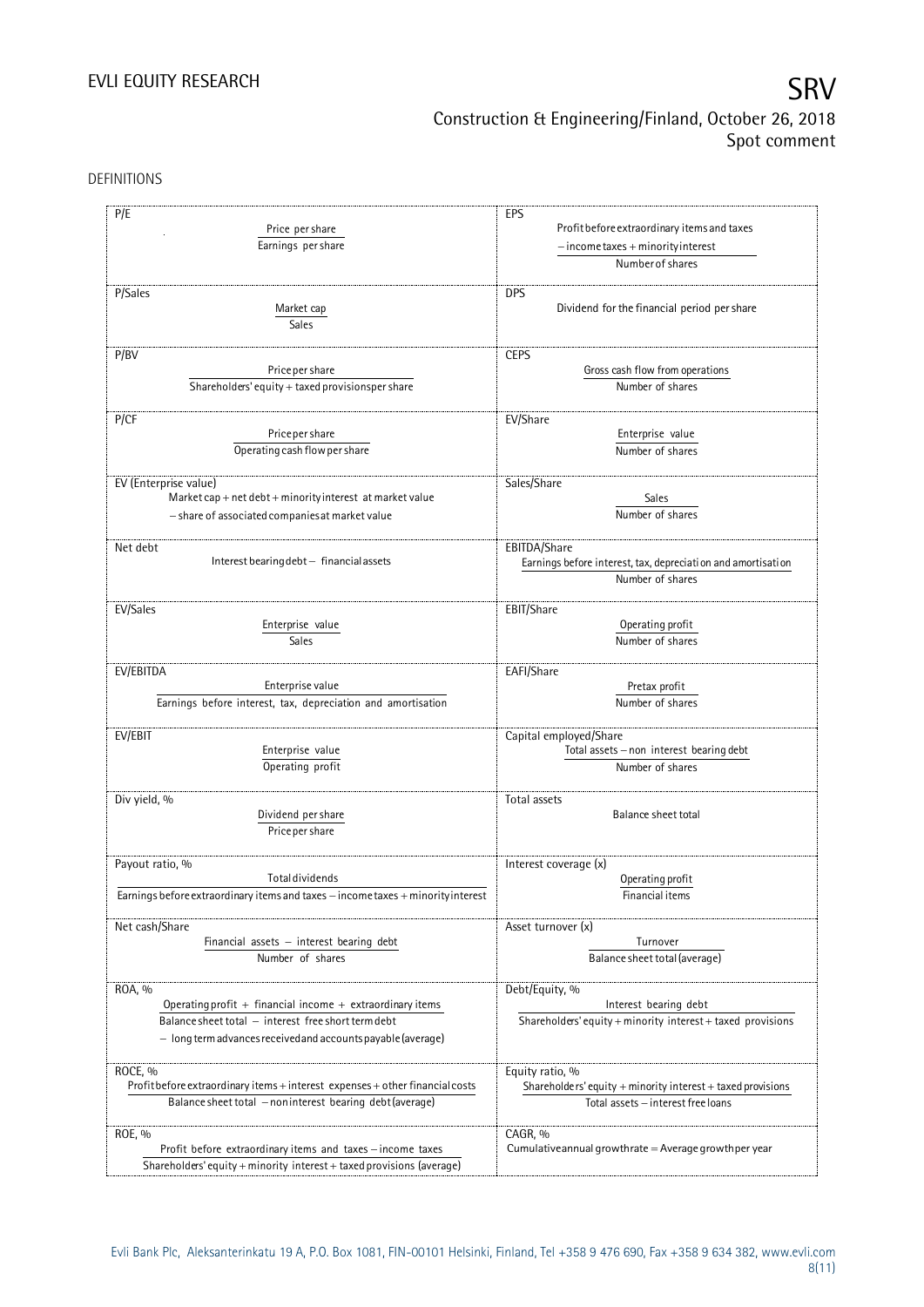### Important Disclosures Evli Research Partners Plc ("ERP") uses 12-month target prices. Target prices are defined by utilizing analytical techniques based on financial theory including (but not limited to) discounted cash flow analysis and comparative valuation. The selection of valuation methods depends on different circumstances. Target prices may be altered on the basis of new information coming to light in the underlying company or changes in interest rates, changes in foreign exchange rates, other securities prices or market indices or outlook for the aforementioned factors or other factors that may change the conditions of financial markets. Recommendations and changes by analysts are available at https://research.evli.com/JasperAllModels.action?authParam=key;461&authParam=x;G3rNagWrtf7K&tauthType=3 Detailed information about the valuation or methodology and the underlying assumptions is accessible via ERP: [http://research.evli.com](http://research.evli.com/) Investment recommendations are defined as follows: Target price compared to share price Recommendation<br>  $\leq -10\%$  SELL  $\langle 5, -10, 9 \rangle$  SELL<br>  $\langle -10, - (+10), 9 \rangle$  HOLD  $-10 - (+10) \%$  HOL<br>  $> 10 \%$  $> 10\%$ ERP's investment recommendation of the analyzed company is in general updated  $2 - 4$  per year. 60% 56% 50% 40% 33%  $30%$ 20% 10%  $10%$  $0%$ Sell Hold Buy The graph above shows the distribution of ERP's recommendations of companies under coverage in 16th of April 2018. If recommendation is not given, it is not mentioned here.

#### Name(s) of the analyst(s): Salokivi

This research report has been prepared by Evli Research Partners Plc ("ERP" or "Evli Research"). ERP is a subsidiary of Evli Bank Plc. Production of the investment recommendation has been concluded on 26.10.2018, 7:45. This report has been published on 26.10.2018, 8:10.

None of the analysts contributing to this report, persons under their guardianship or corporations under their control have a position in the shares of the company or related securities.

The date and time for any price of financial instruments mentioned in the recommendation refer to the previous trading day's closing price(s) unless otherwise stated in the report.

Each analyst responsible for the content of this report assures that the expressed views accurately reflect the personal views of each analyst on the covered companies and securities. Each analyst assures that (s)he has not been, nor are or will be, receiving direct or indirect compensation related to the specific recommendations or views contained in this report.

Companies in the Evli Group, affiliates or staff of companies in the Evli Group, may perform services for, solicit business from, hold long or short positions in, or otherwise be interested in the investments (including derivatives) of any company mentioned in the publication or report.

Neither ERP nor any company within the Evli Group have managed or co-managed a public offering of the company's securities during the last 12 months prior to, received compensation for investment banking services from the company during the last 12 months prior to the publication of the research report.

ERP may pursue an assignment from the issuer(s) of the financial instruments mentioned in the recommendation or this report. These assignments may have a limited economic or financial impact on ERP and/or Evli. Under such assignments ERP may perform services including, but not limited to, arranging investor meetings or –events, investor relations communication advisory and production of research material.

ERP has signed an agreement with the issuer of the financial instruments mentioned in the recommendation, which includes production of research reports. This assignment has a limited economic and financial impact on ERP and/or Evli. Under the assignment ERP performs services including, but not limited to, arranging investor meetings or –events, investor relations communication advisory and production of research material.

ERP or another company within the Evli Group does not have an agreement with the company to perform market making services.

For the prevention and avoidance of conflicts of interests with respect to this report, there is an information barrier (Chinese wall) between Investment Research and Corporate Finance units concerning unpublished investment banking services to the company. The remuneration of the analyst(s) is not tied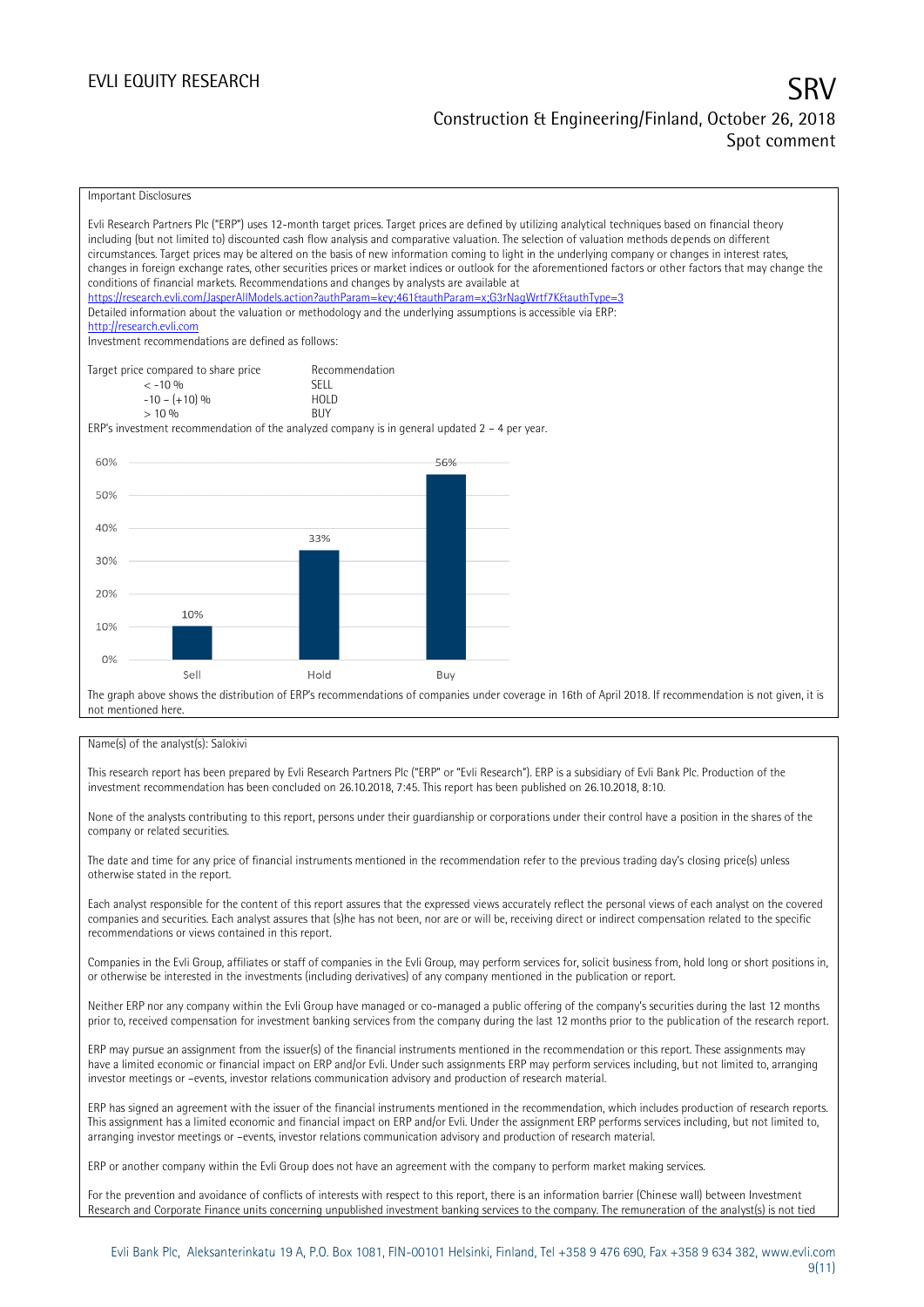### EVLI EQUITY RESEARCH

# Construction & Engineering/Finland, October 26, 2018 Spot comment

directly or indirectly to investment banking transactions performed by Evli Bank Plc or any company within Evli Group.

This report has not been disclosed to the company prior to its dissemination.

This report is provided and intended for informational purposes only and may not be used or considered under any circumstances as an offer to sell or buy any securities or as advice to trade any securities.

This report is based on sources ERP considers to be correct and reliable. The sources include information providers Reuters and Bloomberg, stock-exchange releases from the companies and other company news, Statistics Finland and articles in newspapers and magazines. However, ERP does not guarantee the materialization, correctness, accuracy or completeness of the information, opinions, estimates or forecasts expressed or implied in the report. In addition, circumstantial changes may have an influence on opinions and estimates presented in this report. The opinions and estimates presented are valid at the moment of their publication and they can be changed without a separate announcement. Neither ERP nor any company within the Evli Group are responsible for amending, correcting or updating any information, opinions or estimates contained in this report. Neither ERP nor any company within the Evli Group will compensate any direct or consequential loss caused by or derived from the use of the information represented in this publication.

All information published in this report is for the original recipient's private and internal use only. ERP reserves all rights to the report. No part of this publication may be reproduced or transmitted in any form or by any means, electronic, mechanical, photocopying, recording or otherwise, or stored in any retrieval system of any nature, without the written permission of ERP.

This report or its copy may not be published or distributed in Australia, Canada, Hong Kong, Japan, New Zealand, Singapore or South Africa. The publication or distribution of this report in certain other jurisdictions may also be restricted by law. Persons into whose possession this report comes are required to inform themselves about and to observe any such restrictions.

Evli Bank Plc is not registered as a broker-dealer with the U. S. Securities and Exchange Commission ("SEC"), and it and its analysts are not subject to SEC rules on securities analysts' certification as to the currency of their views reflected in the research report. Evli Bank is not a member of the Financial Industry Regulatory Authority ("FINRA"). It and its securities analysts are not subject to FINRA's rules on Communications with the Public and Research Analysts and Research Reports and the attendant requirements for fairness, balance and disclosure of potential conflicts of interest. This research report is only being offered in U.S. by Auerbach Grayson & Company, LLC (Auerbach Grayson) to Major U.S. Institutional Investors and is not available to, and should not be used by, any U.S. person or entity that is not a Major U.S. Institutional Investor. Auerbach Grayson is a broker-dealer registered with the U.S. Securities and Exchange Commission and is a member of the FINRA. U.S. entities seeking more information about any of the issuers or securities discussed in this report should contact Auerbach Grayson. The securities of non-U.S. issuers may not be registered with or subject to SEC reporting and other requirements.

ERP is not a supervised entity but its parent company Evli Bank Plc is supervised by the Finnish Financial Supervision Authority.